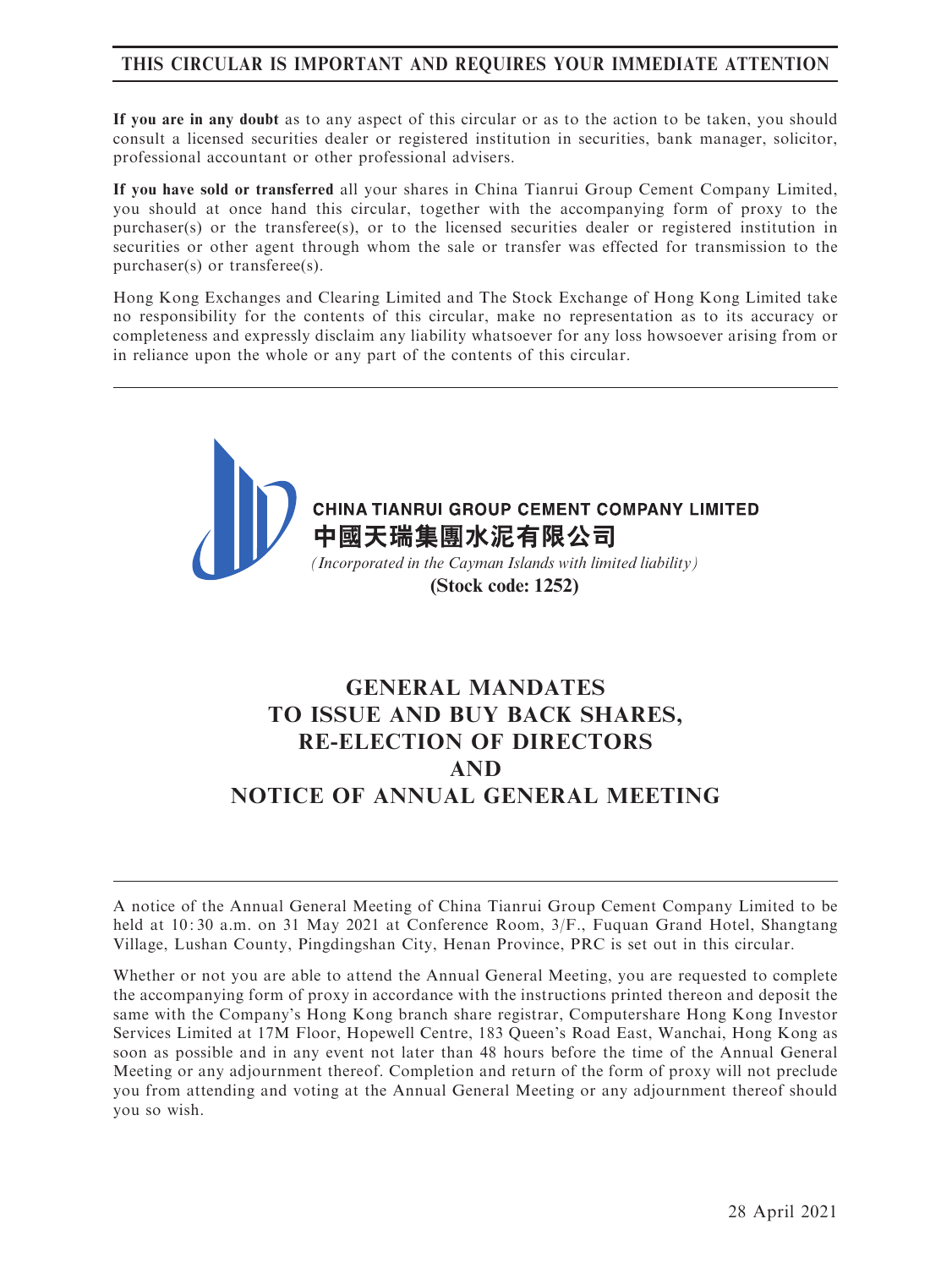# **CONTENTS**

|                                                                                                                      | Page           |
|----------------------------------------------------------------------------------------------------------------------|----------------|
|                                                                                                                      | $\overline{1}$ |
| <b>LETTER FROM THE BOARD</b>                                                                                         |                |
|                                                                                                                      | $\overline{4}$ |
|                                                                                                                      | 5              |
|                                                                                                                      | 5              |
| EXTENSION MANDATE $\ldots$ $\ldots$ $\ldots$ $\ldots$ $\ldots$ $\ldots$ $\ldots$ $\ldots$ $\ldots$ $\ldots$ $\ldots$ | 6              |
|                                                                                                                      | 6              |
|                                                                                                                      | $\overline{7}$ |
|                                                                                                                      | 8              |
|                                                                                                                      | 8              |
|                                                                                                                      | 8              |
|                                                                                                                      | 8              |
| <b>APPENDIX I – EXPLANATORY STATEMENT</b><br>FOR THE BUY-BACK MANDATE                                                | $\mathbf Q$    |
| <b>APPENDIX II - PARTICULARS OF DIRECTORS PROPOSED</b>                                                               |                |
|                                                                                                                      |                |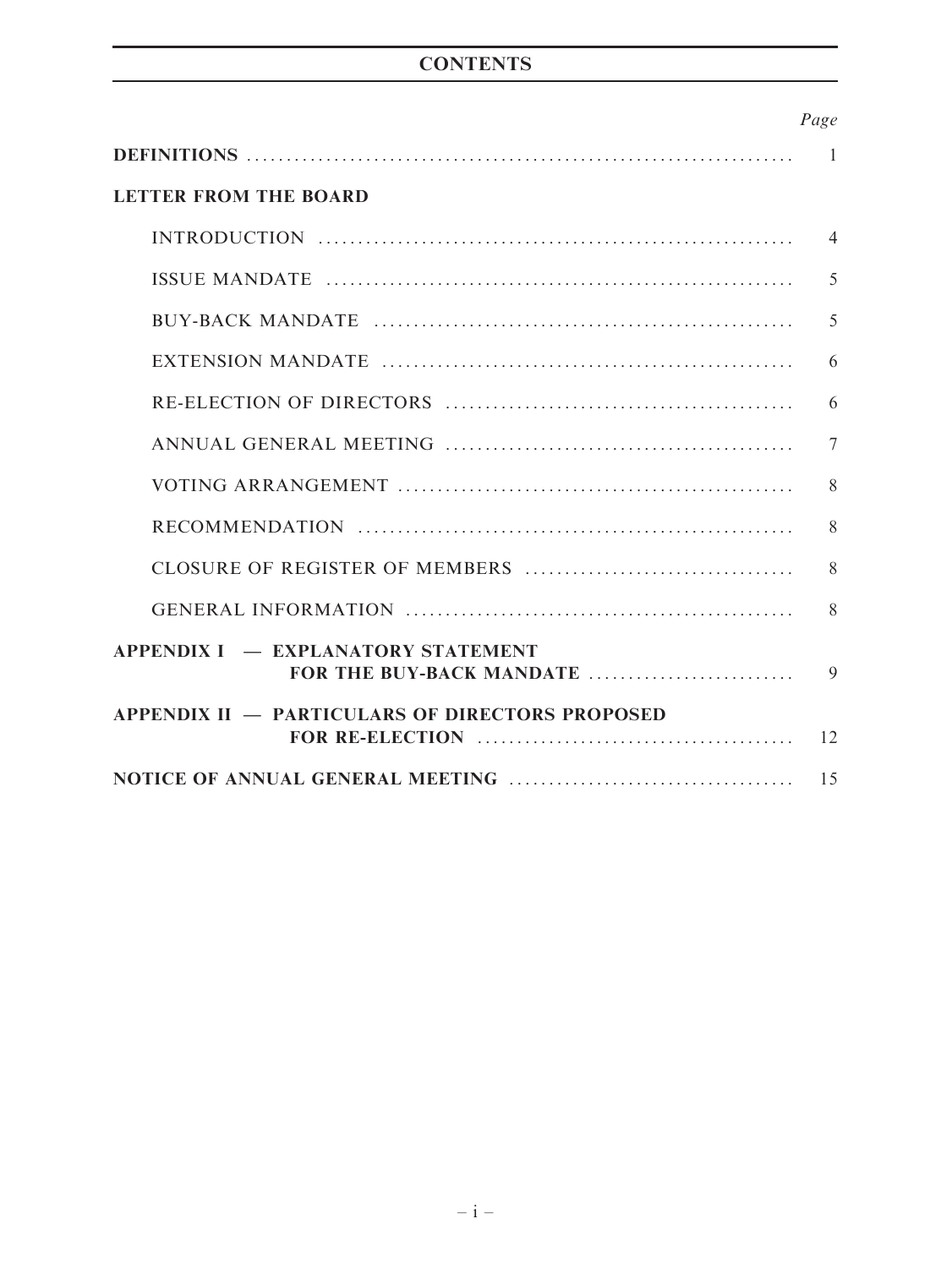# DEFINITIONS

In this circular, unless the context otherwise requires, the following expressions have the following meanings:

| "Annual General<br>Meeting" or "AGM"          | the annual general meeting of the Company to be held at 10:30<br>a.m. on 31 May 2021 at Conference Room, 3/F., Fuquan Grand<br>Hotel, Shangtang Village, Lushan County, Pingdingshan City,<br>Henan Province, PRC or any adjournment thereof                                                                       |
|-----------------------------------------------|--------------------------------------------------------------------------------------------------------------------------------------------------------------------------------------------------------------------------------------------------------------------------------------------------------------------|
| "Articles of<br>Association" or<br>"Articles" | the articles of association of the Company adopted pursuant to<br>written resolutions passed by all the shareholders on 12<br>December 2011 and effective on 23 December 2011                                                                                                                                      |
| "Board"                                       | the board of Directors                                                                                                                                                                                                                                                                                             |
| "Buy-back Mandate"                            | a general and unconditional mandate proposed to be granted to<br>the Directors to exercise the power of the Company to buy back<br>the Shares on the Stock Exchange not exceeding 10% of the total<br>number of Shares in issue as at the date of passing the relevant<br>resolution at the Annual General Meeting |
| "BVI"                                         | the British Virgin Islands                                                                                                                                                                                                                                                                                         |
| "Chairman Li"                                 | Mr. Li Liufa (李留法), the founder of the Group, chairman of the<br>Board, a non-executive Director of the Company, and a<br>Controlling Shareholder                                                                                                                                                                  |
| "Close Associate(s)"                          | has the meaning ascribed to it under the Listing Rules                                                                                                                                                                                                                                                             |
| "Companies Law"                               | the Companies Law, Chapter 22 (Law 3 of 1961, as consolidated<br>and revised) of the Cayman Islands                                                                                                                                                                                                                |
| "Company"                                     | China Tianrui Group Cement Company Limited, an exempted<br>company incorporated in the Cayman Islands with limited<br>liability, the issued Shares of which are listed on the Stock<br>Exchange                                                                                                                    |
| "Controlling<br>Shareholder(s)"               | has the meaning ascribed to it under the Listing Rules and refers<br>to Chairman Li, Ms. Li, Tianrui Group Company, Tianrui<br>International, Holy Eagle, Yu Qi and/or Yu Kuo                                                                                                                                      |
| "Core Connected<br>Person(s)"                 | has the meaning ascribed to it under the Listing Rules                                                                                                                                                                                                                                                             |
| "Director(s)"                                 | director(s) of the Company                                                                                                                                                                                                                                                                                         |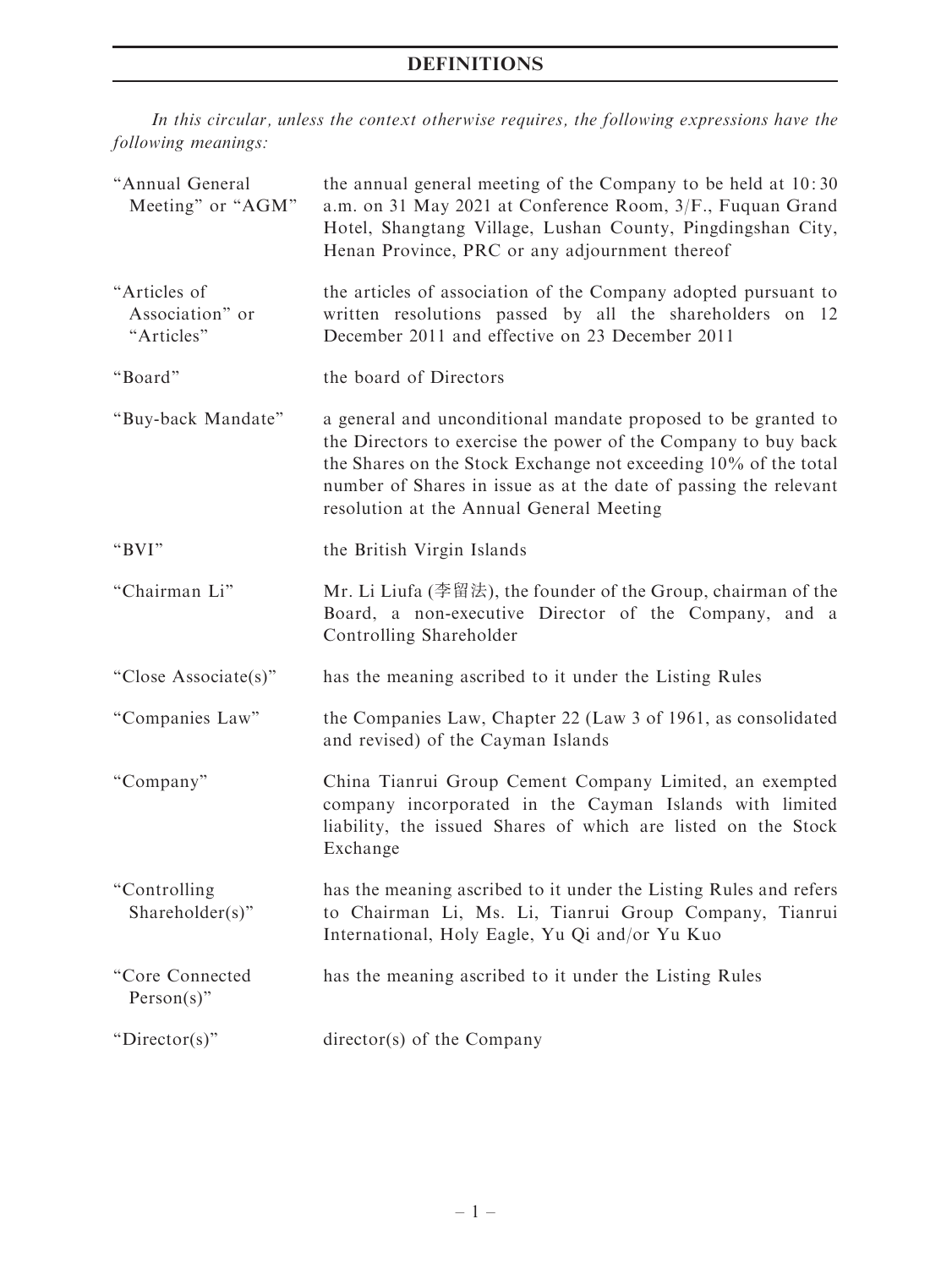| "Extension Mandate"          | a general and unconditional mandate proposed to be granted to<br>the Directors to the effect that the total number of the Shares<br>which may be allotted and issued under the Issue Mandate may<br>be extended by an addition of an amount representing the<br>additional number of Shares bought back under the Buy-back<br>Mandate |
|------------------------------|---------------------------------------------------------------------------------------------------------------------------------------------------------------------------------------------------------------------------------------------------------------------------------------------------------------------------------------|
| "Group"                      | the Company and its subsidiaries                                                                                                                                                                                                                                                                                                      |
| "HK\$"                       | Hong Kong dollars, the lawful currency of Hong Kong                                                                                                                                                                                                                                                                                   |
| "Holy Eagle"                 | Holy Eagle Company Limited (神鷹有限公司), a company<br>incorporated in the BVI with limited liability and is a<br>Controlling Shareholder                                                                                                                                                                                                  |
| "Hong Kong"                  | the Hong Kong Special Administrative Region of the PRC                                                                                                                                                                                                                                                                                |
| "Issue Mandate"              | a general and unconditional mandate proposed to be granted to<br>the Directors to exercise the power of the Company to allot, issue<br>and deal with new Shares not exceeding 20% of the total number<br>of Shares in issue as at the date of passing the relevant resolution<br>at the Annual General Meeting                        |
| "Latest Practicable<br>Date" | 22 April 2021, being the latest practicable date prior to the<br>printing of this circular for ascertaining certain information in<br>this circular                                                                                                                                                                                   |
| "Listing Rules"              | the Rules Governing the Listing of Securities on the Stock<br>Exchange                                                                                                                                                                                                                                                                |
| "Ms. Li"                     | Ms. Li Fengluan, an executive Director of the Company, and the<br>spouse of Chairman Li                                                                                                                                                                                                                                               |
| "Notice"                     | the notice of the Annual General Meeting as set out in this<br>circular                                                                                                                                                                                                                                                               |
| "PRC"                        | The People's Republic of China and for the purpose of this<br>circular, does not include Hong Kong, Macau Special<br>Administrative Region and Taiwan                                                                                                                                                                                 |
| "SFC"                        | The Securities and Futures Commission of Hong Kong                                                                                                                                                                                                                                                                                    |
| "SFO"                        | The Securities and Futures Ordinance (Chapter 571 of the Laws<br>of Hong Kong)                                                                                                                                                                                                                                                        |
| "Share(s)"                   | ordinary share(s) with a nominal value of HK\$0.01 each in the<br>share capital of the Company                                                                                                                                                                                                                                        |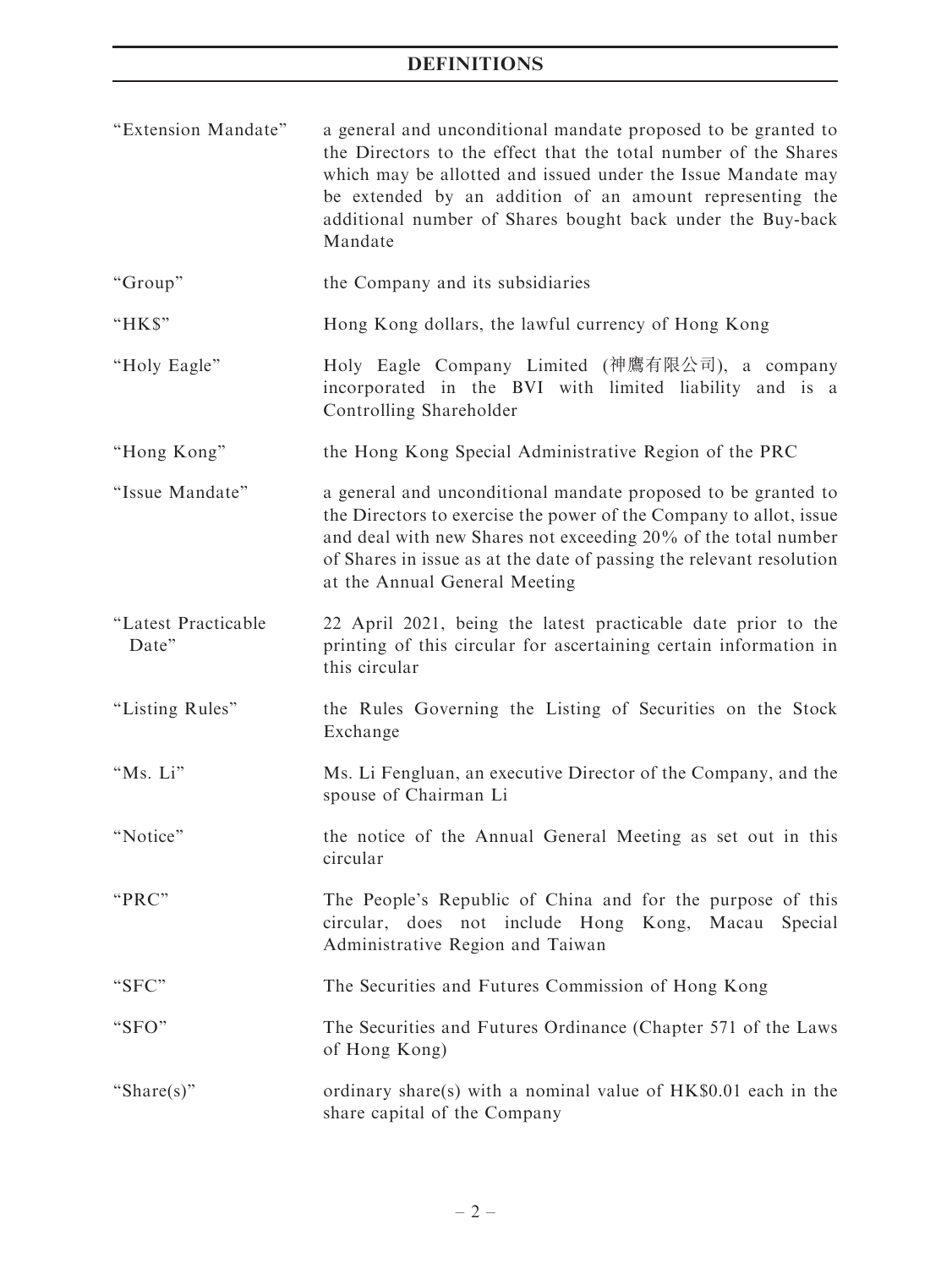# DEFINITIONS

| "Shareholder(s)"           | $holder(s)$ of the Share(s)                                                                                                                                                                                         |  |  |
|----------------------------|---------------------------------------------------------------------------------------------------------------------------------------------------------------------------------------------------------------------|--|--|
| "Stock Exchange"           | The Stock Exchange of Hong Kong Limited                                                                                                                                                                             |  |  |
| "Takeovers Code"           | The Hong Kong Codes on Takeovers and Mergers                                                                                                                                                                        |  |  |
| "Tianrui Group<br>Company" | Tianrui Group Company Limited (天瑞集團股份有限公司), a<br>company established in the PRC with limited liability, owned as<br>to 70% by Chairman Li and 30% by Ms. Li and is a Controlling<br>Shareholder                     |  |  |
| "Tianrui International"    | Tianrui (International) Holding Company Limited (天瑞(國際)<br>控股有限公司), a company incorporated in the BVI with limited<br>liability, which is wholly owned by Tianrui Group Company and<br>is a Controlling Shareholder |  |  |
| "Yu Kuo"                   | Yu Kuo Company Limited (煜闊有限公司), a company<br>incorporated in the BVI with limited liability and is a<br>Controlling Shareholder                                                                                    |  |  |
| "Yu Qi"                    | Yu Qi Company Limited (煜祺有限公司), a company<br>incorporated in the BVI with limited liability and is a<br>Controlling Shareholder                                                                                     |  |  |
|                            | per cent                                                                                                                                                                                                            |  |  |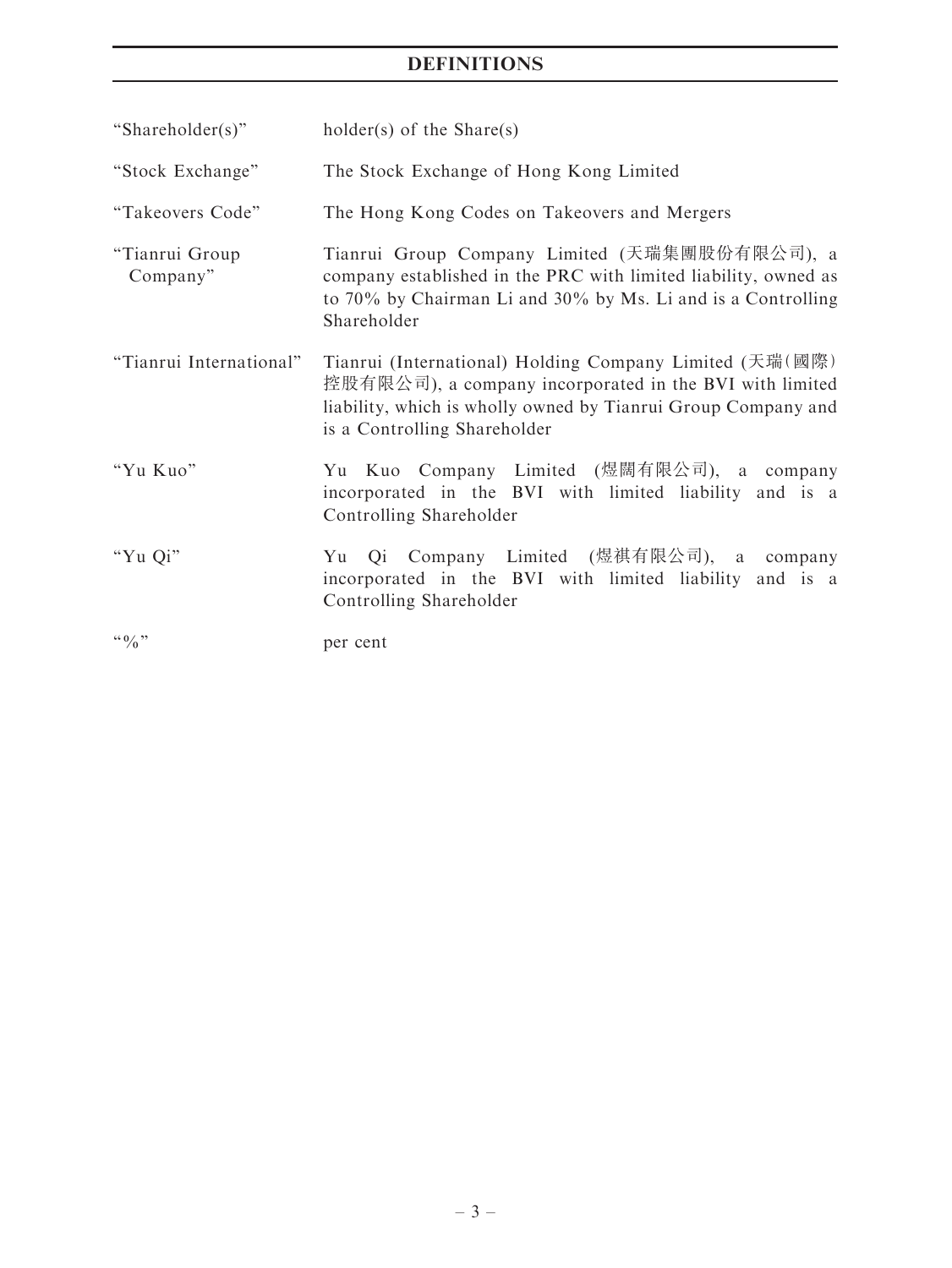

Chairman and Non-executive Director: Mr. Li Liufa

Executive Directors: Ms. Li Fengluan Mr. Ding Jifeng Mr. Xu Wuxue Mr. Li Jiangming

Independent Non-executive Directors: Mr. Kong Xiangzhong Mr. Wang Ping Mr. Du Xiaotang

Registered Office: Cricket Square, Hutchins Drive PO Box 2681 Grand Cayman KY1-1111 Cayman Islands

Headquarters and Principal Place of Business in the PRC: No. 63 Guang Cheng East Road Ruzhou City Henan Province PRC

Place of Business in Hong Kong: Room 2504, 25/F Lippo Centre Tower 1 89 Queensway, Admiralty Hong Kong

28 April 2021

To the Shareholders,

Dear Sir or Madam,

# GENERAL MANDATES TO ISSUE AND BUY BACK SHARES, RE-ELECTION OF DIRECTORS AND NOTICE OF ANNUAL GENERAL MEETING

#### INTRODUCTION

The purpose of this circular is to provide you with information regarding certain ordinary resolutions to be proposed at the AGM to enable you to make an informed decision on whether to vote for or against those resolutions.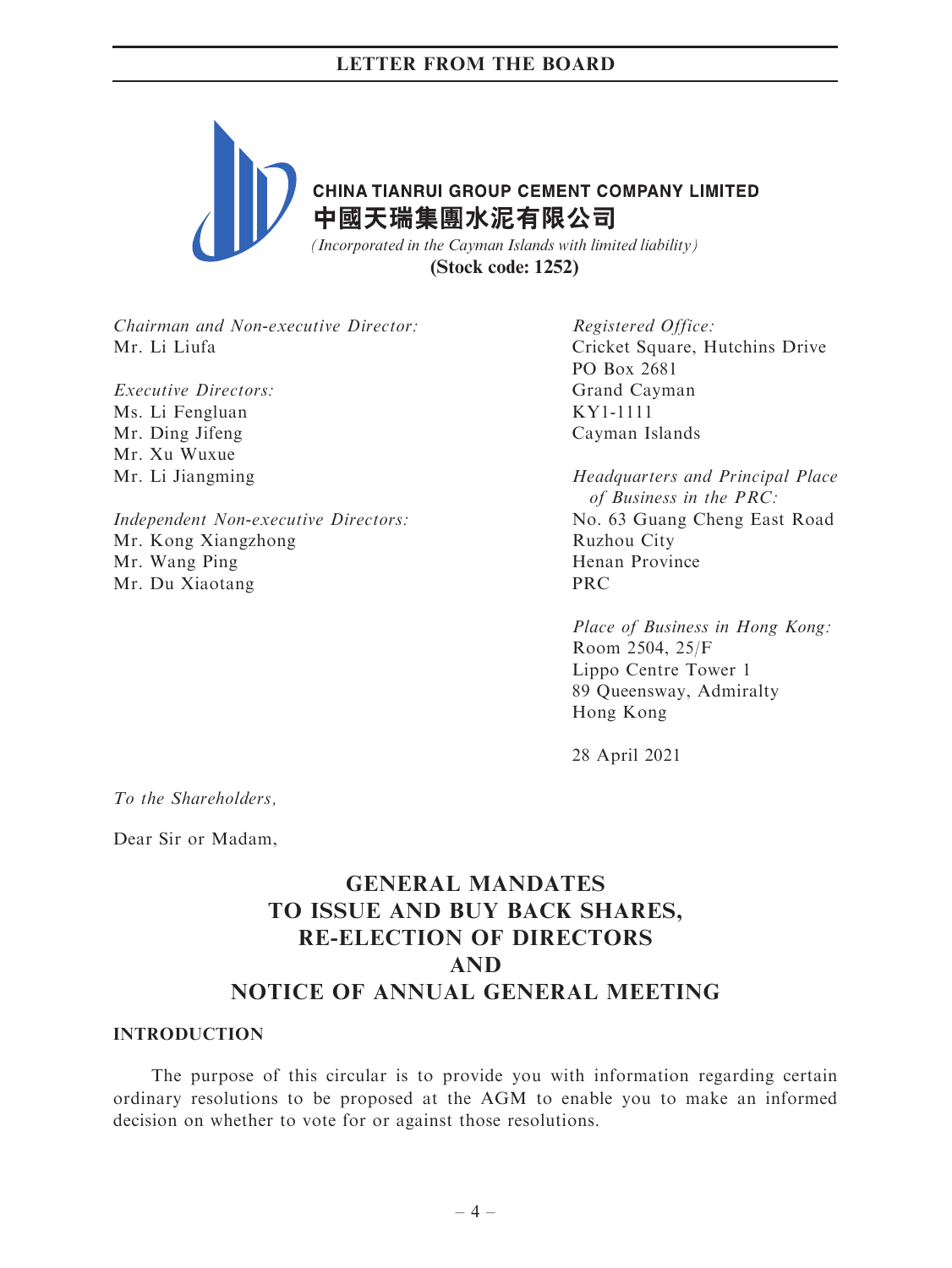At the AGM, the Company will propose to the Shareholders to approve, among others, the following resolutions:

- (i) to approve the grant of the Issue Mandate to the Directors;
- (ii) to approve the grant of the Buy-back Mandate to the Directors;
- (iii) to approve the grant of the Extension Mandate to the Directors; and
- (iv) to approve the proposed re-election of the Directors.

#### ISSUE MANDATE

At the Annual General Meeting, the Company will propose an ordinary resolution to grant to the Directors a general and unconditional mandate to exercise the power of the Company to allot, issue and deal with new Shares not exceeding 20% of the total number of Shares in issue as at the date of passing the relevant resolution. As at the Latest Practicable Date, a total of 2,938,281,647 Shares were in issue. Subject to the passing of the proposed resolution granting the Issue Mandate to the Directors and on the basis that no Shares will be issued or bought back by the Company prior to the Annual General Meeting, the Company will be allowed under the Issue Mandate to issue a maximum of 587,656,329 Shares.

#### BUY-BACK MANDATE

At the Annual General Meeting, the Company will propose an ordinary resolution to grant to the Directors a general and unconditional mandate to exercise all powers of the Company to buy back, on the Stock Exchange, or on any other stock exchange on which the Shares may be listed and recognised by the SFC and the Stock Exchange for this purpose, Shares not exceeding 10% of the total number of Shares in issue as at the date of passing the relevant resolution. As at the Latest Practicable Date, a total of 2,938,281,647 Shares were in issue. Subject to the passing of the proposed resolution granting the Buy-back Mandate to the Directors and on the basis that no Shares will be issued or bought back by the Company prior to the Annual General Meeting, the Company will be allowed under the Buy-back Mandate to buy back a maximum of 293,828,164 Shares.

Under the Listing Rules, the Company is required to give to its Shareholders all information which is reasonably necessary to enable Shareholders to make an informed decision as to whether to vote for or against the resolution in respect of the Buy-back Mandate at the Annual General Meeting. An explanatory statement for such purpose is set out in Appendix I to this circular.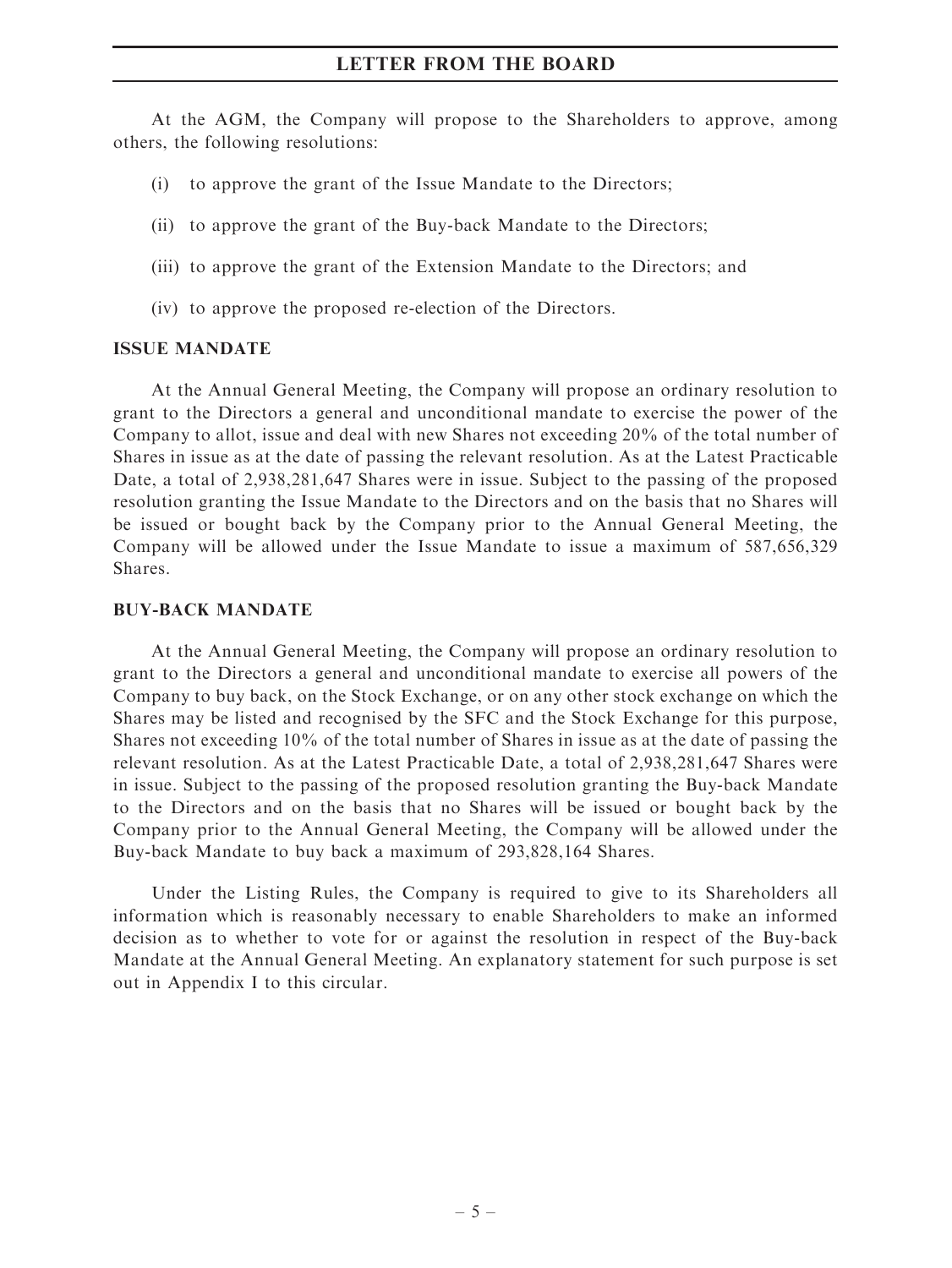#### EXTENSION MANDATE

In addition, an ordinary resolution will also be proposed at the Annual General Meeting to extend the Issue Mandate by an addition of an amount representing the additional number of Shares bought back under the Buy-back Mandate.

The Buy-back Mandate and the Issue Mandate would expire at the earliest of: (a) the conclusion of the next annual general meeting of the Company; (b) the expiration of the period within which the Company is required by the Companies Law or the Articles of Association to hold its next annual general meeting; or (c) when revoked or varied by ordinary resolution(s) of the Shareholders in a general meeting prior to the next annual general meeting of the Company.

#### RE-ELECTION OF DIRECTORS

In accordance with the article 84 of the Articles of Association of the Company, at each annual general meeting, at least one-third of Directors for the time being shall retire from office by rotation, provided that every Director shall be subject to retirement at an annual general meeting at least once every three years. Each of Mr. Xu Wuxue, Mr. Li Jiangming and Mr. Kong Xiangzhong will offer himself for re-election as director of the Company at the AGM.

In reviewing the structure, size and composition of the Board, the nomination committee of the Company (the ''Nomination Committee'') will consider the Board diversity from a number of aspects, including but not limited to gender, age, race, language, cultural and educational background, industry and professional experience, skills and knowledge. It shall recommend suitable candidates who are in and outside of the Group's circle of contacts. The candidates identified will be considered against criteria including character and integrity, business experience, compliance, willingness to devote sufficient time to discharge duties, diversity, contribution to the Board, and independence as may be necessary for the operation of the Board as a whole, with a view to maintaining a sound balance of the Board's composition.

The Nomination Committee has evaluated the retiring Directors based on criteria including but not limited to their character and integrity, professional qualifications, skills, knowledge, experience and willingness and ability to devote adequate time to discharge duties as members of the Board and is of the view that the retiring Directors will bring to the Board perspectives, skills and experience as further described in their particulars below.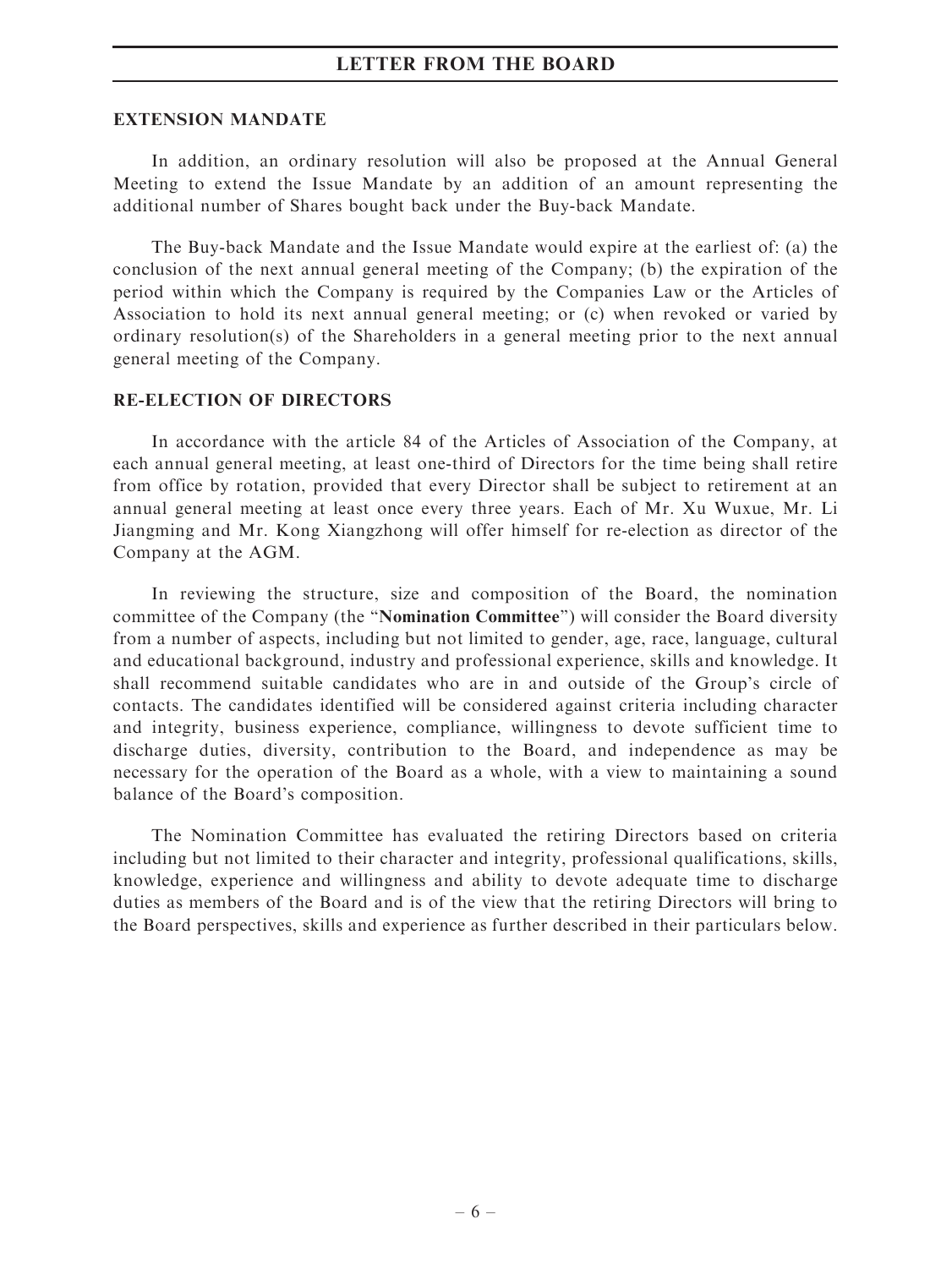The Nomination Committee also considers that the retiring Directors can contribute to the diversity of the Board. The Board comprises eight members. The Directors also have a balanced mix of knowledge, skills and experience, including overall management, information technology and investment etc. They obtained degrees in various majors including economics, business administration, finance and engineering. The Board has three independent non-executive Directors with different backgrounds, representing more than one-third of the Board members. The Directors consider that the composition of the Board satisfies the Board's diversity policy.

The Board, with the recommendation of the Nomination Committee, believes that the valuable knowledge and experience of the retiring Directors in the businesses of the Group and their general business acumen continue to generate significant contribution to the Company and the Shareholders as a whole and supports their re-elections as Directors at the AGM.

The Nomination Committee is of the view that the re-election of Mr. Kong Xiangzhong as an independent non-executive Director will enhance the professional standard and background of the Board. Given his profound knowledge and extensive practical experience in the cement industry and related organisations, the Board believes that Mr. Kong capable of providing positive contributions and independent view to the development of the Company's strategy and policies through his active participation at meetings. Mr. Kong served on the Board for more than 8 years but has never held any executive or management position in the Group nor has he throughout such period been under the employment of any member of the Group.

Mr. Kong has given the annual confirmation of his independence pursuant to Rule 3.13 of the Listing Rules to the Company and the Nomination Committee has assessed and is satisfied of the independence of Mr. Kong. The Board considers Mr. Kong to be independent and recommends him to be re-elected.

Biographical details of the above retiring Directors who are standing for re-election at the Annual General Meeting are set out in Appendix II to this circular in accordance with the relevant requirements of the Listing Rules.

#### ANNUAL GENERAL MEETING

The notice of the Annual General Meeting is set out on page 15 to page 19 in this circular. A form of proxy for use at the Annual General Meeting is enclosed with this circular. Whether or not you are able to attend the Annual General Meeting in person, you are requested to complete and return the form of proxy in accordance with the instructions printed thereon as soon as possible and in any event not later than 48 hours before the time for the Annual General Meeting or any adjournment thereof. Completion and return of the form of proxy will not preclude you from attending and voting in person at the Annual General Meeting or any adjournment thereof should you so wish.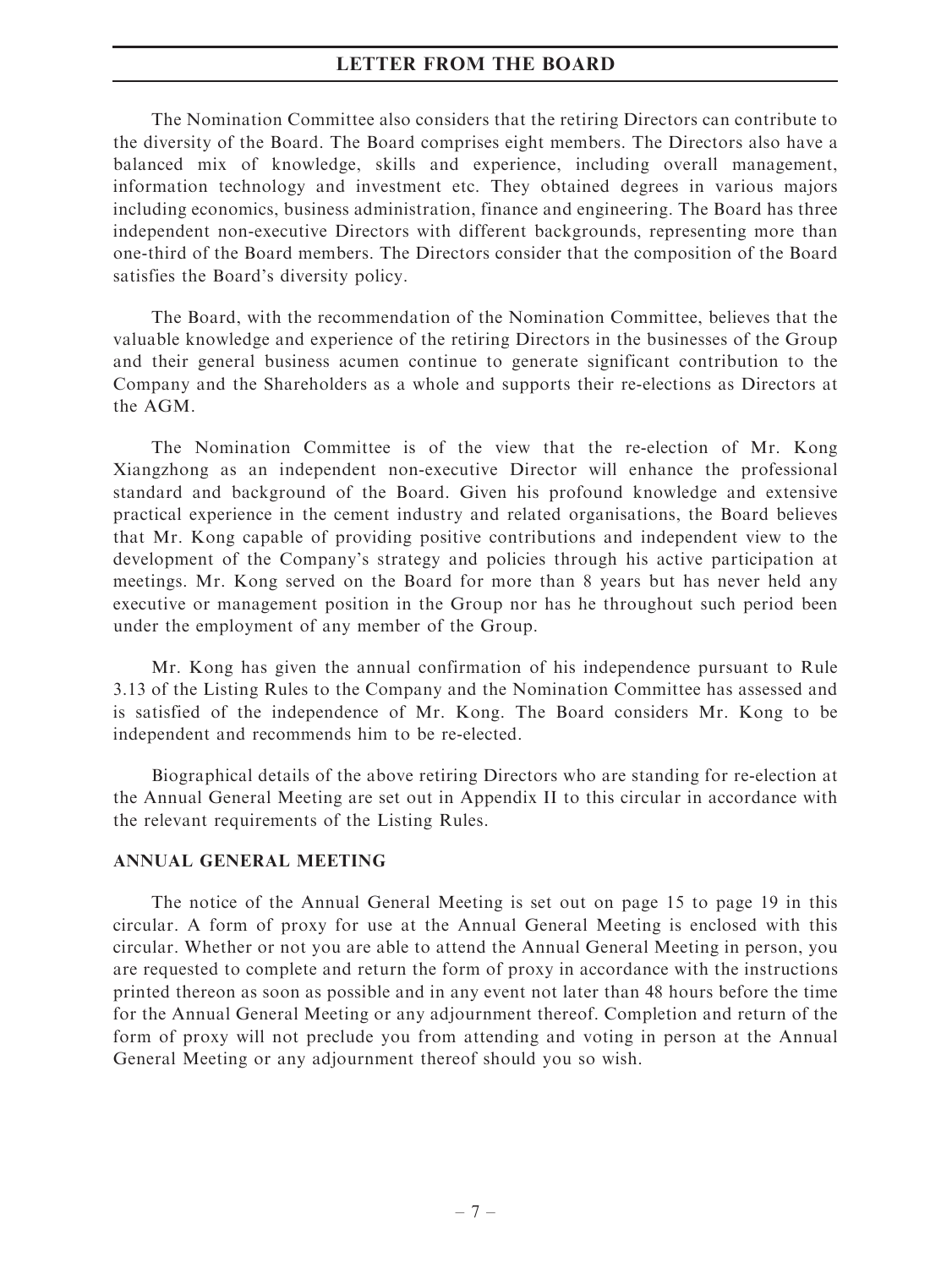#### VOTING ARRANGEMENT

Pursuant to Rule 13.39(4) of the Listing Rules and article 66 of the Articles of Association, all votes of the Shareholders at the general meetings must be taken by poll. The chairman of the meeting will therefore demand a poll for every resolution put to the vote at the Annual General Meeting.

#### RECOMMENDATION

The Directors believe that the proposed grant of the Issue Mandate, the Buy-back Mandate and the Extension Mandate and the re-election of the retiring Directors are in the interests of the Company and the Shareholders as a whole.

Accordingly, the Directors recommend that Shareholders vote in favour of the relevant ordinary resolutions for approving the grant of the Issue Mandate, the Buy-back Mandate, the Extension Mandate and the re-election of the retiring Directors at the Annual General Meeting.

#### CLOSURE OF REGISTER OF MEMBERS

For determining the Shareholders who are entitled to attend and vote at the Annual General Meeting, the register of members of the Company will be closed from Wednesday, 26 May 2021 to Monday, 31 May 2021, both days inclusive, during which period no transfer of Shares will be effected. In order to qualify for the entitlement to attend and vote the Annual General Meeting, all transfers accompanied by the relevant share certificates must be lodged with the Company's Hong Kong branch share registrar, Computershare Hong Kong Investor Services Limited, at Shops 1712–1716, 17th Floor, Hopewell Centre, 183 Queen's Road East, Wanchai, Hong Kong no later than 4: 30 p.m. on Tuesday, 25 May 2021.

#### GENERAL INFORMATION

Your attention is drawn to the additional information set out in the appendices to this circular. The English text of this circular shall prevail over the Chinese text.

> Yours faithfully, For and on behalf of China Tianrui Group Cement Company Limited Li Liufa Chairman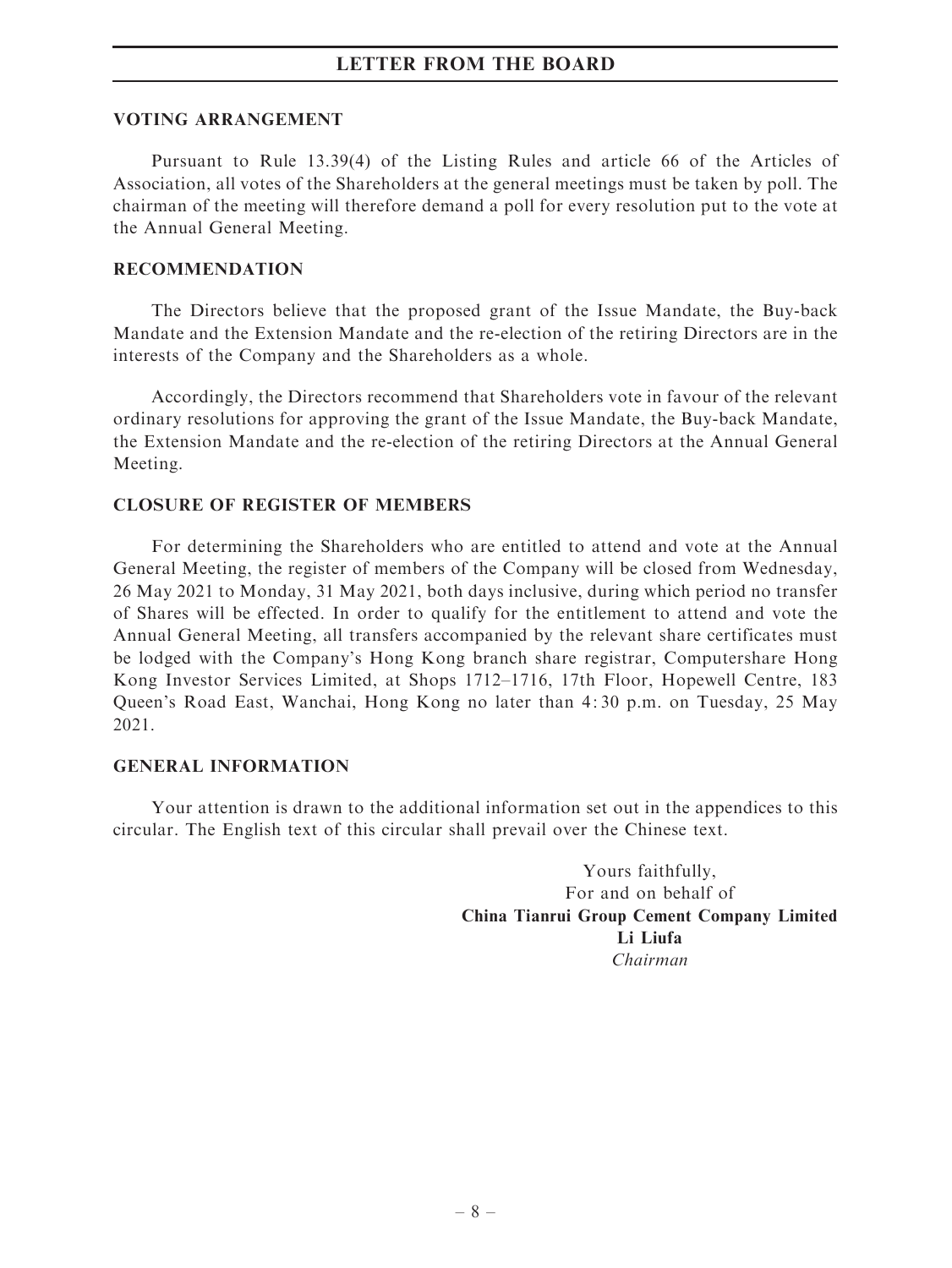This Appendix I serves as an explanatory statement, as required by the Listing Rules, to provide requisite information as to the proposed Buy-back Mandate.

#### 1. LISTING RULES RELATING TO THE BUY-BACK OF SHARES

The Listing Rules permit companies whose primary listing is on the Stock Exchange to buy back their shares on the Stock Exchange and any other stock exchange on which the securities of the company are listed and such exchange is recognised by the SFC and the Stock Exchange subject to certain restrictions. Among such restrictions, the Listing Rules provide that the shares of such company must be fully paid up and all buy-back of shares by such company must be approved in advance by an ordinary resolution of shareholders, either by way of a general buy-back mandate or by specific approval of a particular transaction.

### 2. SHARE CAPITAL

As at the Latest Practicable Date, there were a total of 2,938,281,647 Shares in issue. Subject to the passing of the proposed resolution granting the Buy-back Mandate and on the basis that no further Shares are issued or bought back prior to the Annual General Meeting, the Company will be allowed under the Buy-back Mandate to buy back a maximum of 293,828,164 Shares, which represents 10% of the total number of Shares in issue as at the date of passing the resolution.

#### 3. REASONS FOR THE BUY-BACK

The Directors believe that it is in the best interests of the Company and the Shareholders as a whole to seek a general authority from the Shareholders to enable the Company to buy back the Shares on the Stock Exchange or any other stock exchange on which the Shares may be listed and such exchange is recognised by the SFC and the Stock Exchange. Share buy-backs may, depending on market conditions and funding arrangements at the time, lead to an enhancement of the net asset value per Share and/or earnings per Share and will only be made when the Directors believe that such buy-back will benefit the Company and the Shareholders as a whole.

#### 4. FUNDING OF BUY-BACKS

In buying back Shares, the Company may only apply funds legally available for such purpose in accordance with the Articles and the applicable laws of the Cayman Islands. Any buy-back of Shares will be made out of the profits of the Company or out of a fresh issue of Shares made for the purpose of the purchase or, if authorized by the Articles and subject to the Companies Law, out of capital and, in the case of any premium payable on the purchase, out of the profits of the Company or from sums standing to the credit of the share premium account of the Company, or if authorized by the Articles and subject to the Companies Law, out of capital.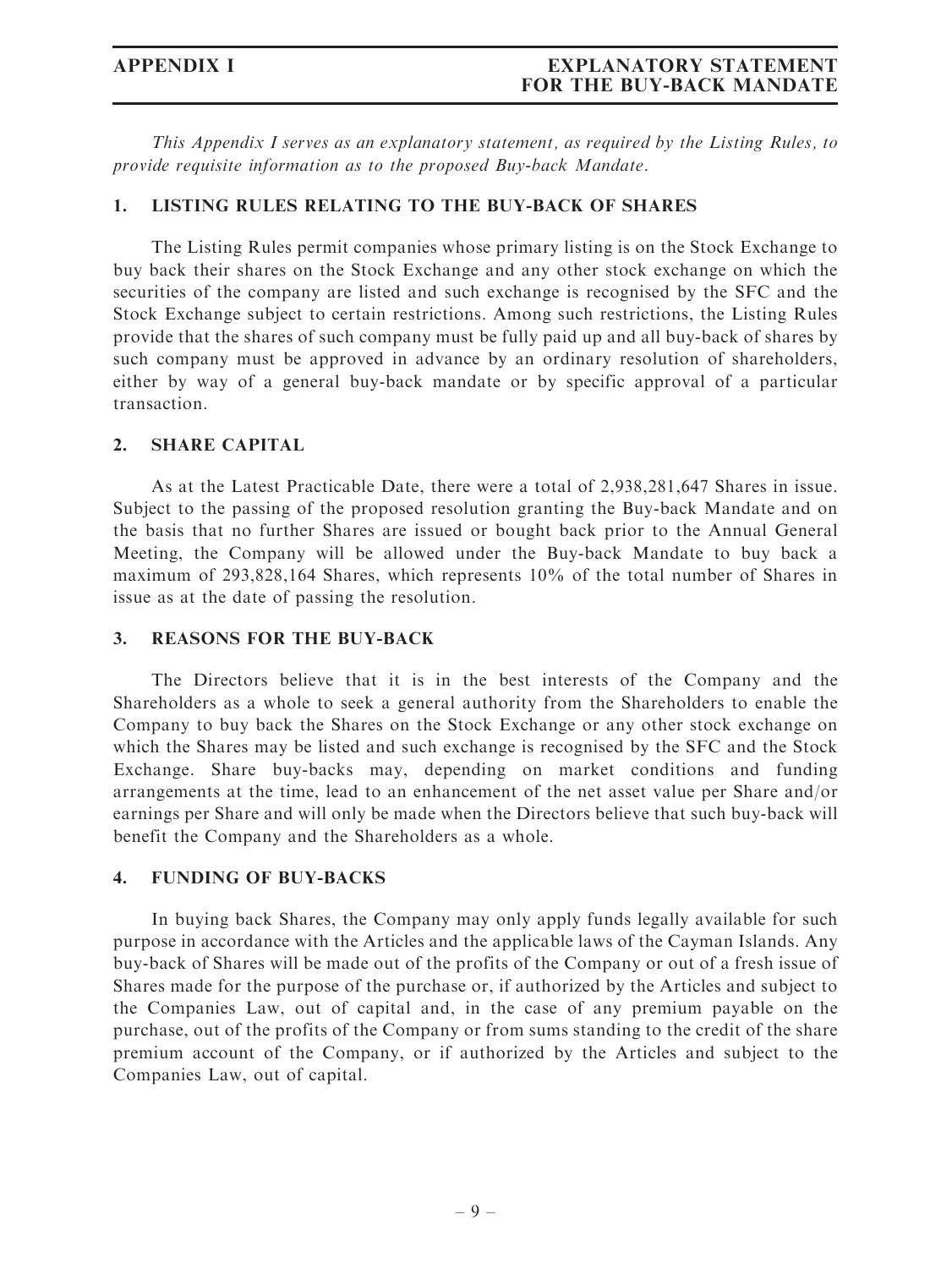Taking into account the current working capital position of the Company, the Directors consider that, if the Buy-back Mandate was to be exercised in full, it might have a material adverse effect on the working capital and/or the gearing position of the Company as reflected in the latest audited financial statements of the Company. The Directors do not intend to make any buy-backs to such an extent as would, in the circumstances, have a material adverse effect on the working capital requirements or the gearing position of the Company.

# 5. SHARE PRICES

The Shares are trading on the Stock Exchange and the highest and lowest prices at which the Shares have been traded on the Stock Exchange in each of the 12 months preceding the Latest Practicable Date are as follows:

|                                           | <b>Price per Share</b> |        |
|-------------------------------------------|------------------------|--------|
|                                           | <b>Highest</b>         | Lowest |
|                                           | H K S                  | HK\$   |
| 2020                                      |                        |        |
| April                                     | 8.79                   | 8.11   |
| May                                       | 8.52                   | 7.72   |
| June                                      | 8.25                   | 7.51   |
| July                                      | 8.89                   | 7.73   |
| August                                    | 8.60                   | 7.54   |
| September                                 | 8.15                   | 7.41   |
| October                                   | 8.41                   | 7.28   |
| November                                  | 7.65                   | 7.04   |
| December                                  | 7.28                   | 6.60   |
| 2021                                      |                        |        |
| January                                   | 7.84                   | 6.58   |
| February                                  | 7.08                   | 5.99   |
| March                                     | 6.32                   | 5.72   |
| April (up to the Latest Practicable Date) | 6.65                   | 5.73   |

#### 6. THE TAKEOVERS CODE AND MINIMUM PUBLIC HOLDING

If a Shareholder's proportionate interest in the voting rights of the Company increases when the Company exercises its powers to buy back Shares pursuant to the Buy-back Mandate, such increase will be treated as an acquisition for the purposes of Rule 32 of the Takeovers Code. As a result, a Shareholder or group of Shareholders acting in concert could obtain or consolidate control of the Company and become obliged to make a mandatory offer in accordance with Rule 26 or Rule 32 of the Takeovers Code.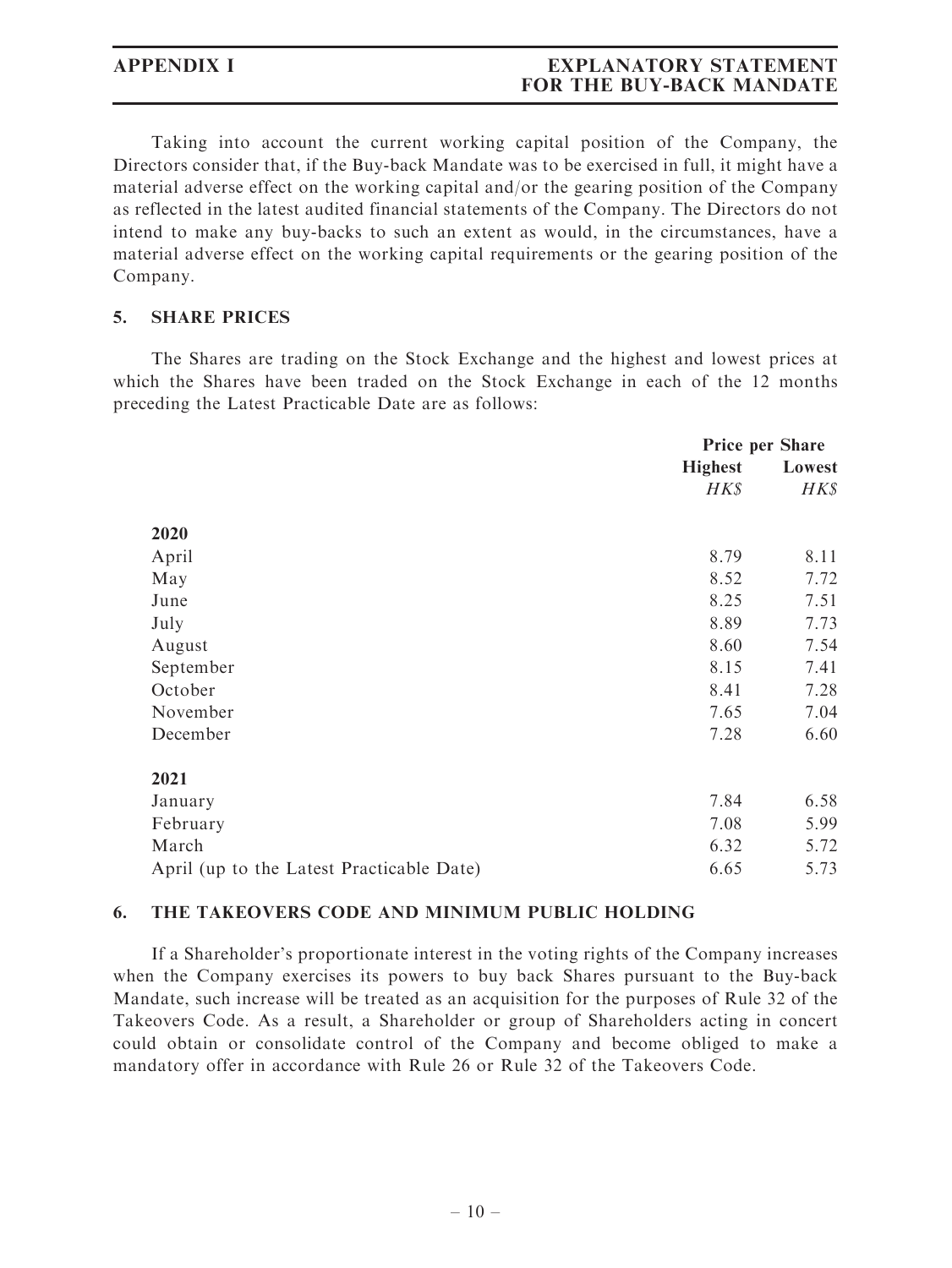# APPENDIX I EXPLANATORY STATEMENT FOR THE BUY-BACK MANDATE

As at the Latest Practicable Date, to the best knowledge of the Company, Chairman Li and Ms. Li, who are the Controlling Shareholders of the Company through their interest in Yu Kuo, are interested in 2,044,484,822 Shares, representing approximately 69.58% of the issued share capital of the Company. In the event that the Directors should exercise in full the power to buy back Shares which is proposed to be granted pursuant to the Buy-back Mandate, the shareholding interest of Chairman Li and Ms. Li in the Company would be increased to approximately 77.31% of the issued share capital of the Company. Such increase would give rise to the amount of the share capital of the Company in public hands to be less than 25%.

The Directors do not have any present intention to exercise the power to buy back the Shares to the extent which will reduce the aggregate amount of the share capital of the Company in public hands to less than 25%.

#### 7. SHARE BUY-BACK MADE BY THE COMPANY

The Company did not purchase any of its Shares (whether on the Stock Exchange or otherwise) during the six months preceding the Latest Practicable Date.

#### 8. GENERAL

None of the Directors nor, to the best of their knowledge, having made all reasonable enquiries, any of their Close Associates has any present intention to sell any Shares to the Company if the Buy-back Mandate is approved by the Shareholders.

The Directors have undertaken to the Stock Exchange that they will only exercise the power of the Company to make buy-backs pursuant to the Buy-back Mandate in accordance with the Articles of Association, the Listing Rules and applicable laws of the Cayman Islands.

No Core Connected Person of the Company has notified the Company that he/she has a present intention to sell any Shares to the Company nor has any such Core Connected Person undertaken not to sell any Shares held by him/her to the Company in the event that the Buy-back Mandate is granted.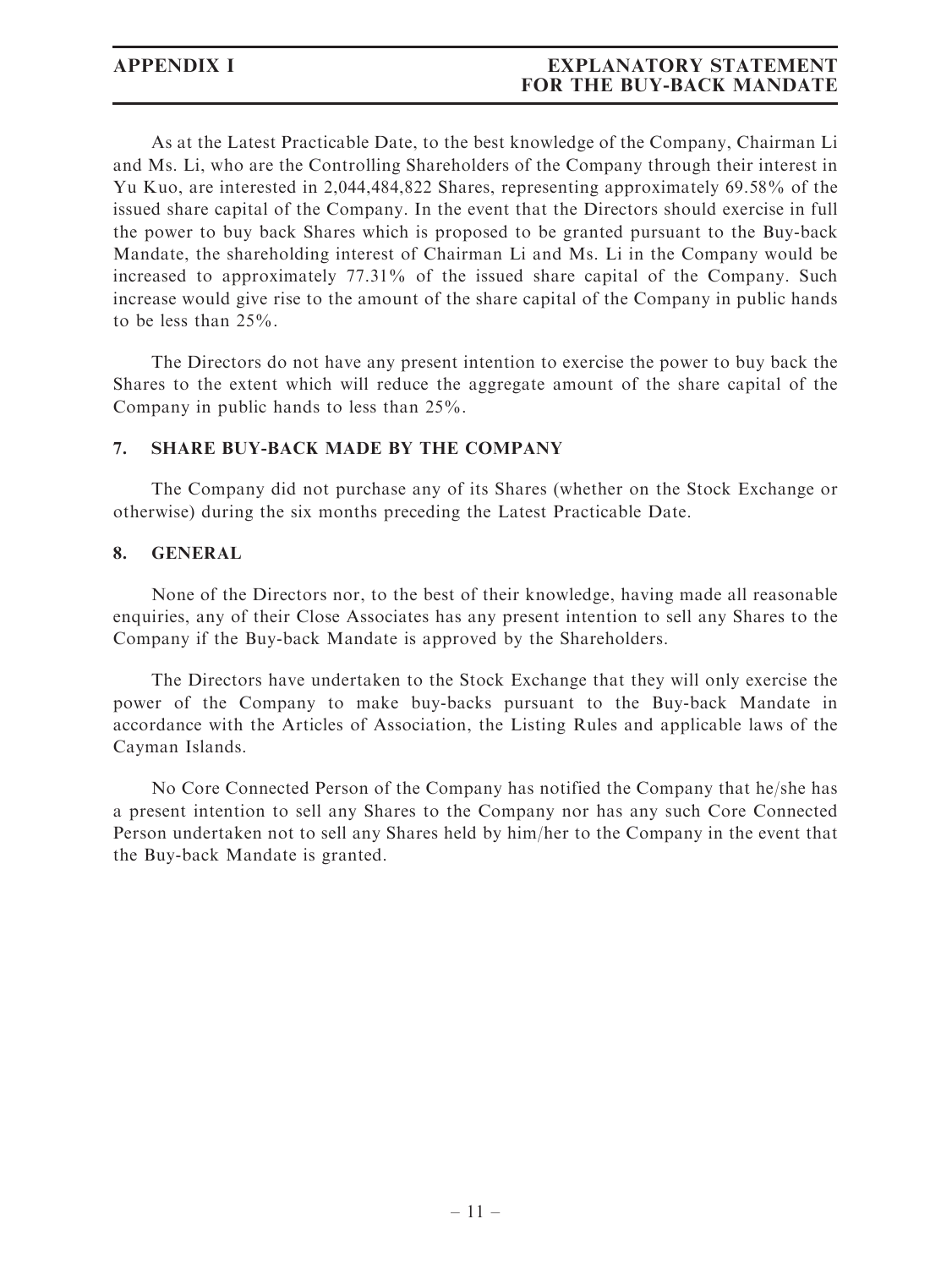# APPENDIX II PARTICULARS OF DIRECTORS PROPOSED FOR RE-ELECTION

Particulars of the Directors proposed to be re-elected at the AGM are set out as follows:

#### (1) Mr. Xu Wuxue (徐武學)

Mr. Xu Wuxue (徐武學), male, aged 45, is an executive Director, the Chief Financial Officer of the Company (the "CFO") and a member of the remuneration committee of the Board (the ''Remuneration Committee'') and the Financial Controller of Tianrui Cement Group Company Limited. Mr. Xu was appointed as an executive Director and the CFO on 11 May 2013.

Mr. Xu has 18 years experience in finance and accounting. Mr. Xu joined the Group in 2006 and served as the Deputy Financial Controller and head of the finance department of Tianrui Cement Group Company Limited, and was appointed as the Chief Financial Officer of Tianrui Cement on 9 January 2013. Before that, Mr. Xu served as a clerk of the finance department of Ruzhou Tongyong Casting Co., Ltd. (汝 州市通用鑄造公司) and the deputy general manager and head of the finance department of Xingfeng Group Co., Ltd. (星峰集團有限責任公司) and the director of Tianrui Group Finance Company Limited since 14 July 2015. Mr. Xu graduated from Luoyang Industrial College (洛陽工業高等專科學校), majoring in finance, in 1996.

Mr. Xu has entered into an appointment letter with the Company for a term of 3 years with effect from 11 May 2019 subject to re-election. Mr. Xu shall be entitled to an annual Director's fee in a sum of RMB600,000 which has been determined by the Board with reference to the prevailing market conditions, his duties and responsibilities.

#### (2) Mr. Li Jiangming (李江銘)

Mr. Li Jiangming (李江銘), male, aged 43, is an executive Director, a joint company secretary and authorized representative of the Company and a vice general manager of Tianrui Cement Group Company Limited and a chief representative for Hong Kong business. He is mainly responsible for capital market investment and financing business and investor relations. Mr. Li was appointed as the joint company secretary of the Company on 1 March 2013 and was appointed as the executive Director of the Company on 11 June 2014.

Mr. Li has extensive experience in capital operation and had participated in the whole process of Initial Public Offering of China Tianrui Group Cement Company Limited on the Stock Exchange. After joining our Group, Mr. Li served as the sales manager of Tianrui Group Zhengzhou Cement Company Limited, the deputy head of the capital operation department of Tianrui Cement, the general manager of Zhengzhou Tianrui Cement Company Limited and the vice general manager and chief representative of Hong Kong business of Tianrui Cement Group Company Limited. Before joining the Group, Mr. Li had been a marketing assistant of Henan Xinfei Electric Appliance Co., Ltd. (河南新飛電器有限公司) and a Requirement Engineer of China E-port Data Center (中國電子口岸數據中心). Mr. Li obtained his master's degree from Wuhan University of Technology (武漢理工大學), majoring in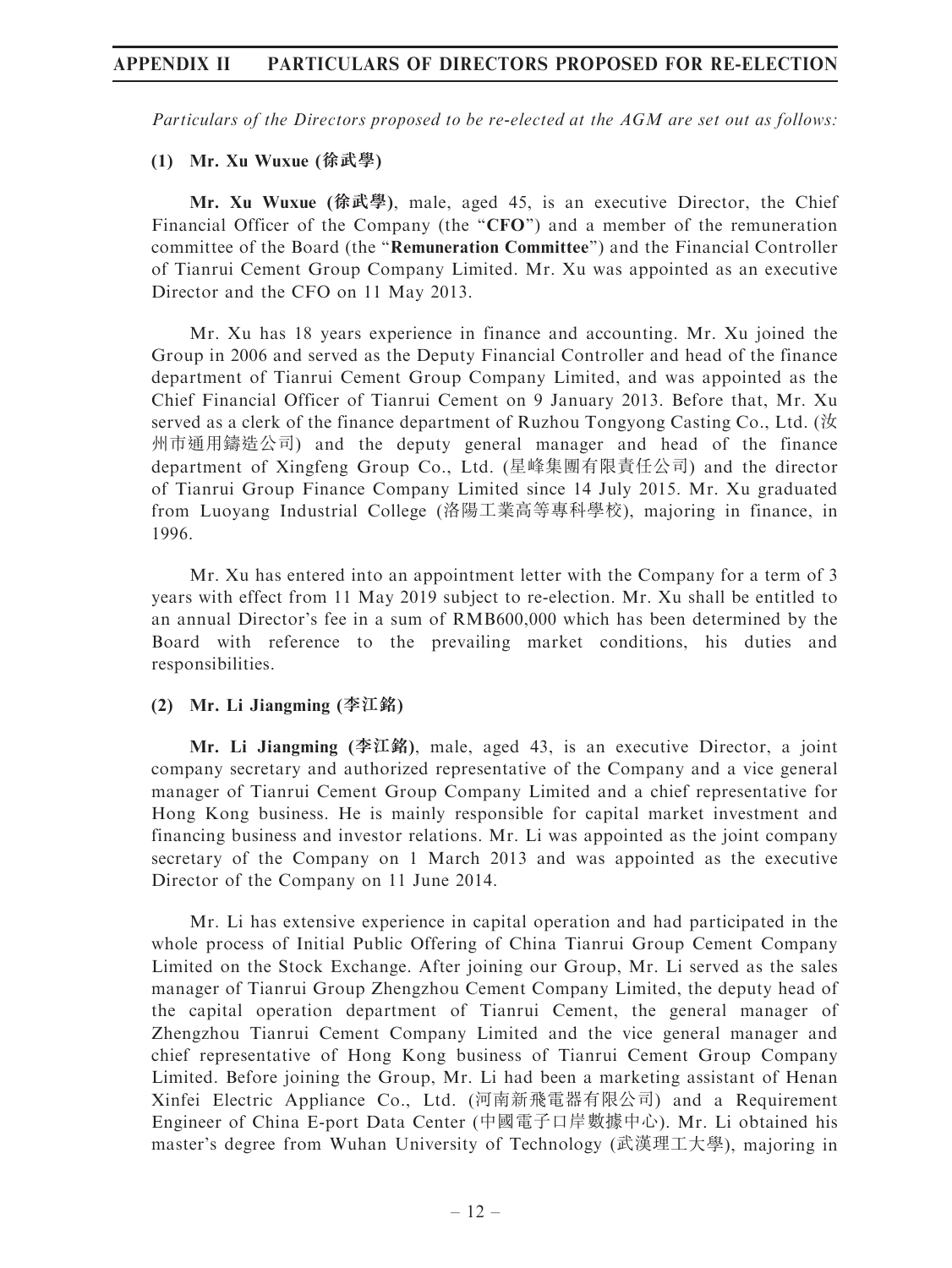# APPENDIX II PARTICULARS OF DIRECTORS PROPOSED FOR RE-ELECTION

international economics and trade, and obtained the securities practice qualification from the Securities Association of China. Mr. Li is the younger brother of Ms. Li Fengluan, an executive Director and the spouse of Mr. Li Liufa, chairman of the Board and a non-executive Director.

Mr. Li has entered into an appointment letter with the Company for a term of 3 year with effect from 11 June 2020 subject to re-election. Mr. Li shall be entitled to an annual Director's fee in a sum of RMB700,000 which has been determined by the Board with reference to the prevailing market conditions, his duties and responsibilities.

# (3) Mr. Kong Xiangzhong (孔祥忠)

Mr. Kong Xiangzhong (孔祥忠), male, aged 66, is an independent non-executive Director, the chairman of the nomination committee of the Board (the ''Nomination Committee'') and a member of the audit committee of the Board (the ''Audit Committee'') and the Remuneration Committee. Mr. Kong was appointed as an independent non-executive Director on 24 December 2012.

Mr. Kong currently serves as the executive chairman of China Cement Association. He is a professor grade senior engineer and an expert entitled to government special allowance from the State Council. Mr. Kong was appointed as an independent non-executive Director of Jilin Guanghua Holding Group Co., Ltd. (stock code: 000546), a company listed on Shenzhen Stock Exchange, in 2012. Mr. Kong graduated from Inorganic Materials Department of Shandong Building Materials Industry Institute (山東建築材料工業學院) majoring in engineering in 1982. He has long engaged in cement technology research and development, engineering design and technical management, and held various positions including the director and chief engineer of the cement grinding department of Hefei Cement Research and Design Institute of the State Bureau of Building Materials. Mr. Kong has also participated in and led many breakthrough and scientific study projects at national, provincial and ministry levels. He has served as the chief person in charge of design and engineering of some projects and a responsible person for a project financed by the World Bank. He was awarded the Second Prize and the Third Prize of the National Science and Technology Progress Award. Mr. Kong has been the secretary general, executive vice president and executive president of China Cement Association since 2005. He has participated in the drafting and revision of a number of national policies, plans and standards concerning the development of the cement industry. He has successively served as a project review expert of the NDRC and the Ministry of Environmental Protection, an expert of the first session of the expert academic committee of China International Engineering Consulting Corporation and an award-winning expert of the Science and Technology Progress Award of the Ministry of Science and Technology.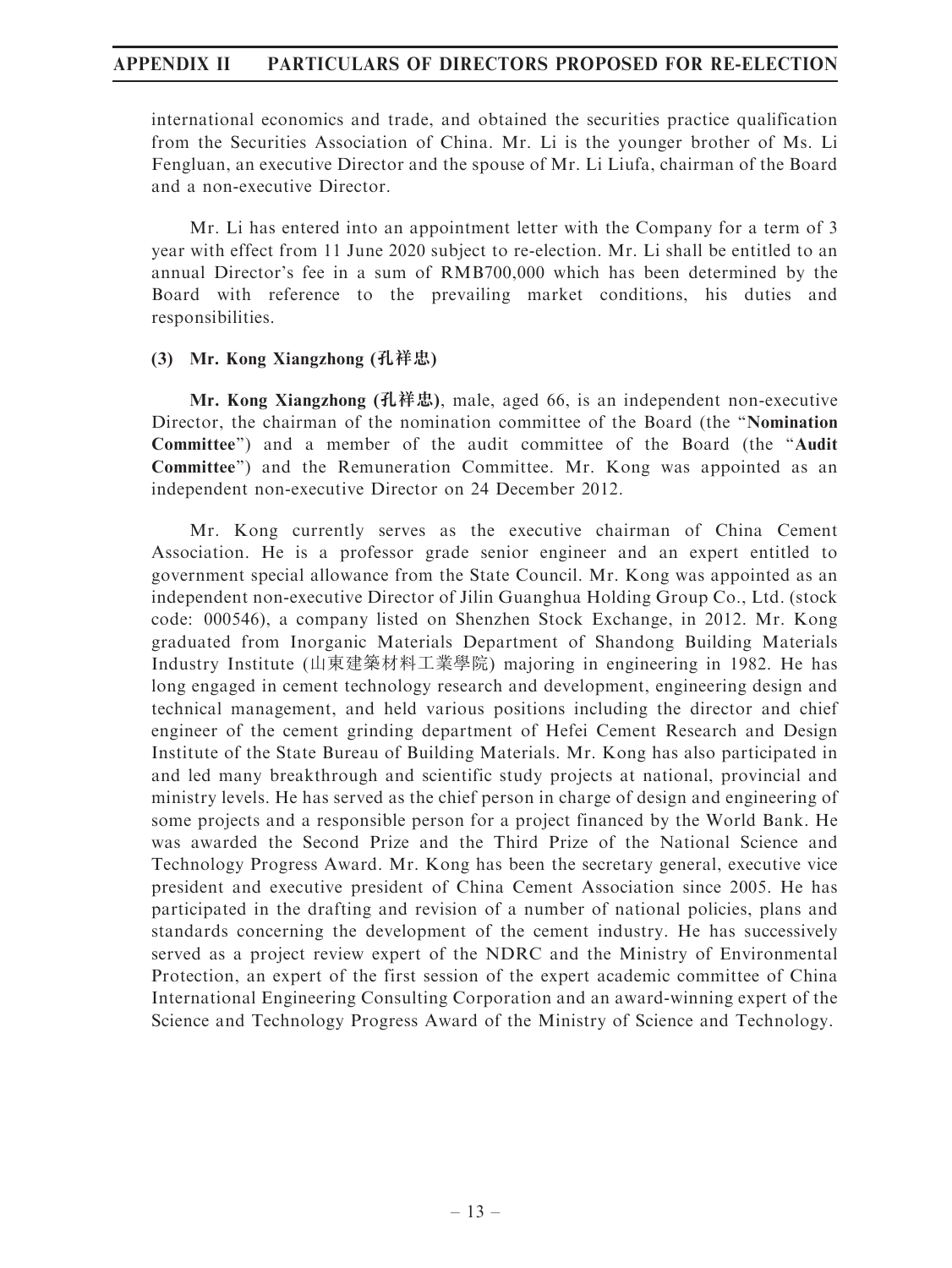# APPENDIX II PARTICULARS OF DIRECTORS PROPOSED FOR RE-ELECTION

Mr. Kong has entered into an appointment letter with the Company for a term of 1 year with effect from 24 December 2020 subject to re-election. Mr. Kong shall be entitled to an annual Director's fee in a sum of RMB200,000, which has been determined by the Board with reference to the prevailing market conditions, his duties and responsibilities.

Save as disclosed above, none of the foregoing mentioned Directors have any other relationship with any directors, senior management, substantial shareholders or controlling shareholders of the Company, nor do they have any interests in the Shares of the Company within the meaning of Part XV of the SFO, nor are they aware of any other matters that are required to be disclosed pursuant to the respective paragraphs  $13.51(2)(h)$  to  $13.51(2)(v)$  of the Listing Rules or other matters that need to be brought to the attention of the Shareholders of the Company.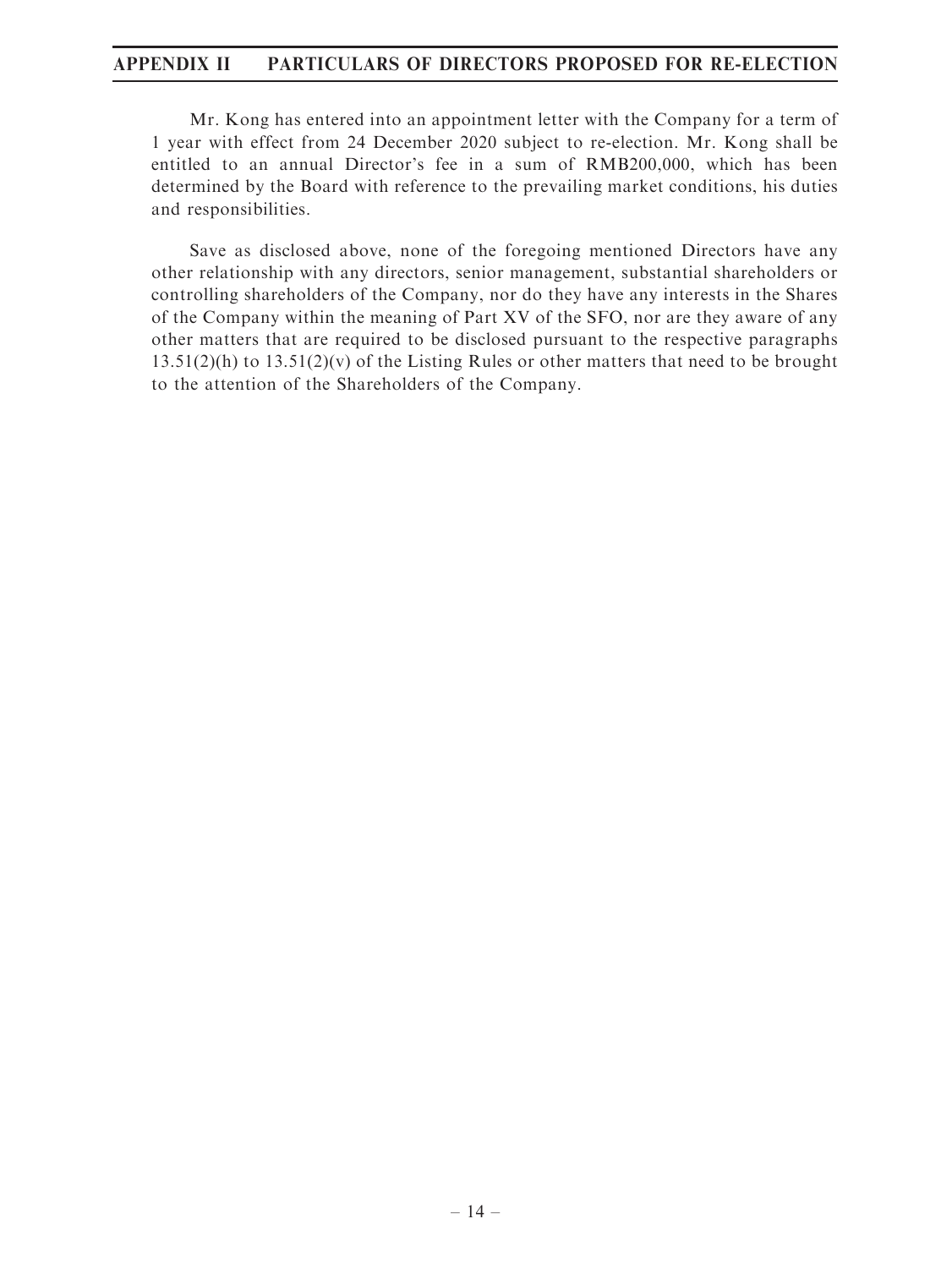# NOTICE OF ANNUAL GENERAL MEETING

Hong Kong Exchanges and Clearing Limited and The Stock Exchange of Hong Kong Limited take no responsibility for the contents of this announcement, make no representation as to its accuracy or completeness and expressly disclaim any liability whatsoever for any loss howsoever arising from or in reliance upon the whole or any part of the contents of this announcement.



# NOTICE OF ANNUAL GENERAL MEETING

NOTICE IS HEREBY GIVEN that the annual general meeting (the ''AGM'') of China Tianrui Group Cement Company Limited (the ''Company'') will be held at 10: 30 a.m. on 31 May 2021 at Conference Room, 3/F., Fuquan Grand Hotel, Shangtang Village, Lushan County, Pingdingshan City, Henan Province, PRC for the following purposes:

As ordinary business:

- 1. To receive and adopt the audited consolidated financial statements and the reports of the Directors and the independent auditor of the Company for the year ended 31 December 2020.
- 2. (i) To re-elect the following directors of the Company:
	- (a) To re-elect Mr. Xu Wuxue as executive Director;
	- (b) To re-elect Mr. Li Jiangming as executive Director; and
	- (c) To re-elect Mr. Kong Xiangzhong as independent non-executive Director:
	- (ii) To authorise the board of Directors (the ''Board'') to fix the remuneration of the Directors.
- 3. To re-appoint Deloitte Touche Tohmatsu as auditor of the Company until the conclusion of the next annual general meeting and to authorise the Board of Directors to fix their remuneration.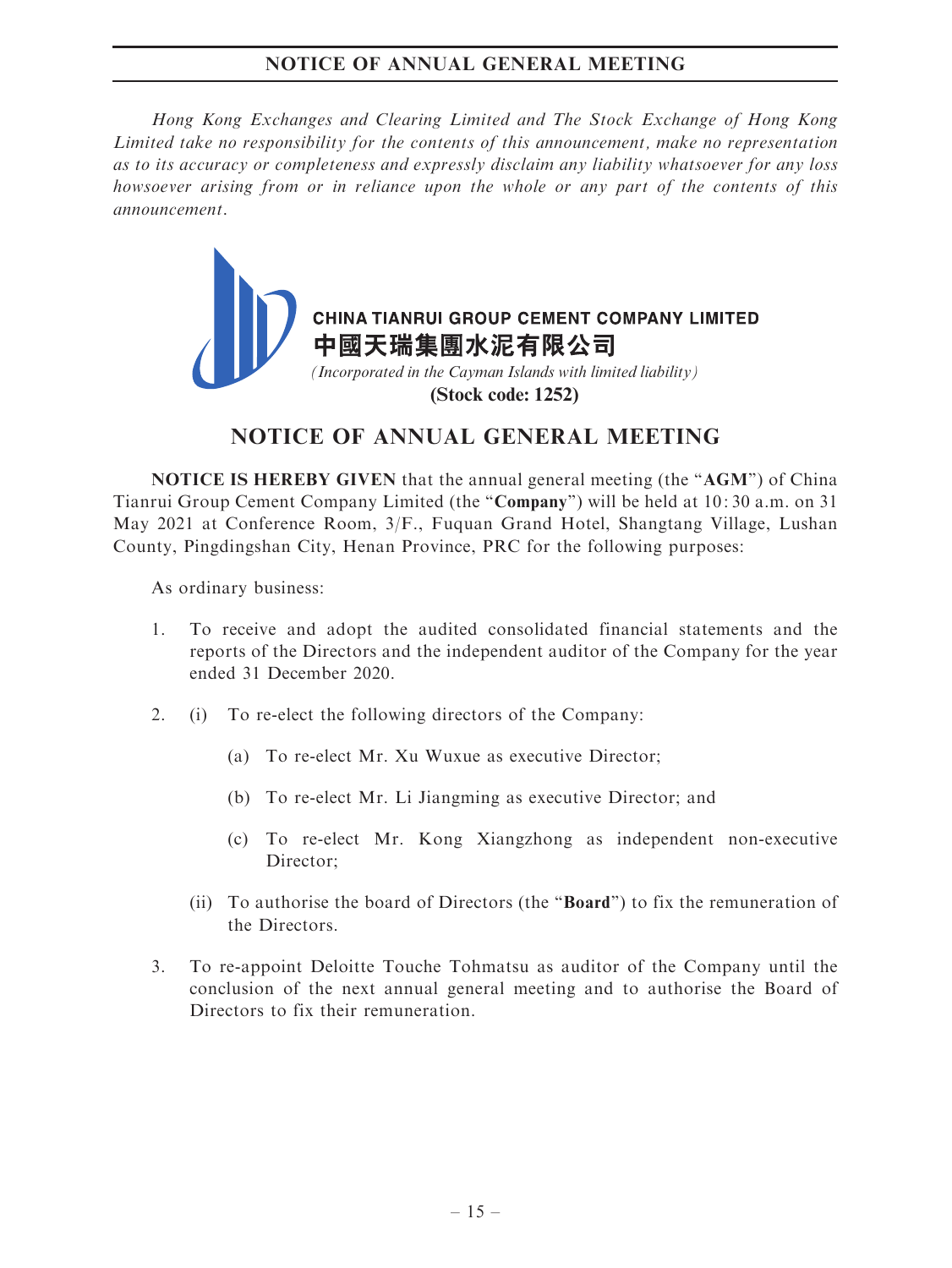# NOTICE OF ANNUAL GENERAL MEETING

- 4. As special business, to consider and, if thought fit, pass with or without amendments, the following resolutions as ordinary resolutions:
	- (A) ''THAT
		- (i) subject to paragraph (iii) below, the exercise by the Directors of the Company during the Relevant Period (as hereinafter defined) of all the powers of the Company to allot, issue and deal with additional shares in the capital of the Company and to make or grant offers, agreements, options (including bonds, warrants and debentures convertible into shares of the Company) and rights of exchange or conversion which might require the exercise of such powers, subject to and in accordance with all applicable laws and requirements of the Rules Governing the Listing of Securities on The Stock Exchange of Hong Kong Limited (as amended from time to time) (the "Listing Rules"), be and is hereby generally and unconditionally approved;
		- (ii) the approval in paragraph (i) above shall authorise the Directors of the Company during the Relevant Period to make or grant offers, agreements, options (including bonds, warrants and debentures convertible into shares of the Company) and rights of exchange or conversion which might require the exercise of such powers after the end of the Relevant Period;
		- (iii) the total number of Shares allotted or agreed conditionally or unconditionally to be allotted (whether pursuant to an option or otherwise) by the Directors of the Company pursuant to the approval granted in paragraph (i) above, otherwise than pursuant to (a) a Rights Issue (as hereinafter defined); (b) the exercise of options under any share option scheme or similar arrangement adopted by the Company for the grant or issue to the employees and Directors of the Company and/or any of its subsidiaries and/or other eligible participants specified thereunder of options to subscribe for or rights to acquire shares of the Company; (c) an issue of shares upon the exercise of the subscription rights attaching to any warrants which may be issued by the Company; or (d) an issue of shares of the Company as scrip dividend or similar arrangement in accordance with the articles of association of the Company from time to time, shall not exceed 20% of the total number of Shares in issue as at the date of the passing of this resolution, and the said approval shall be limited accordingly; and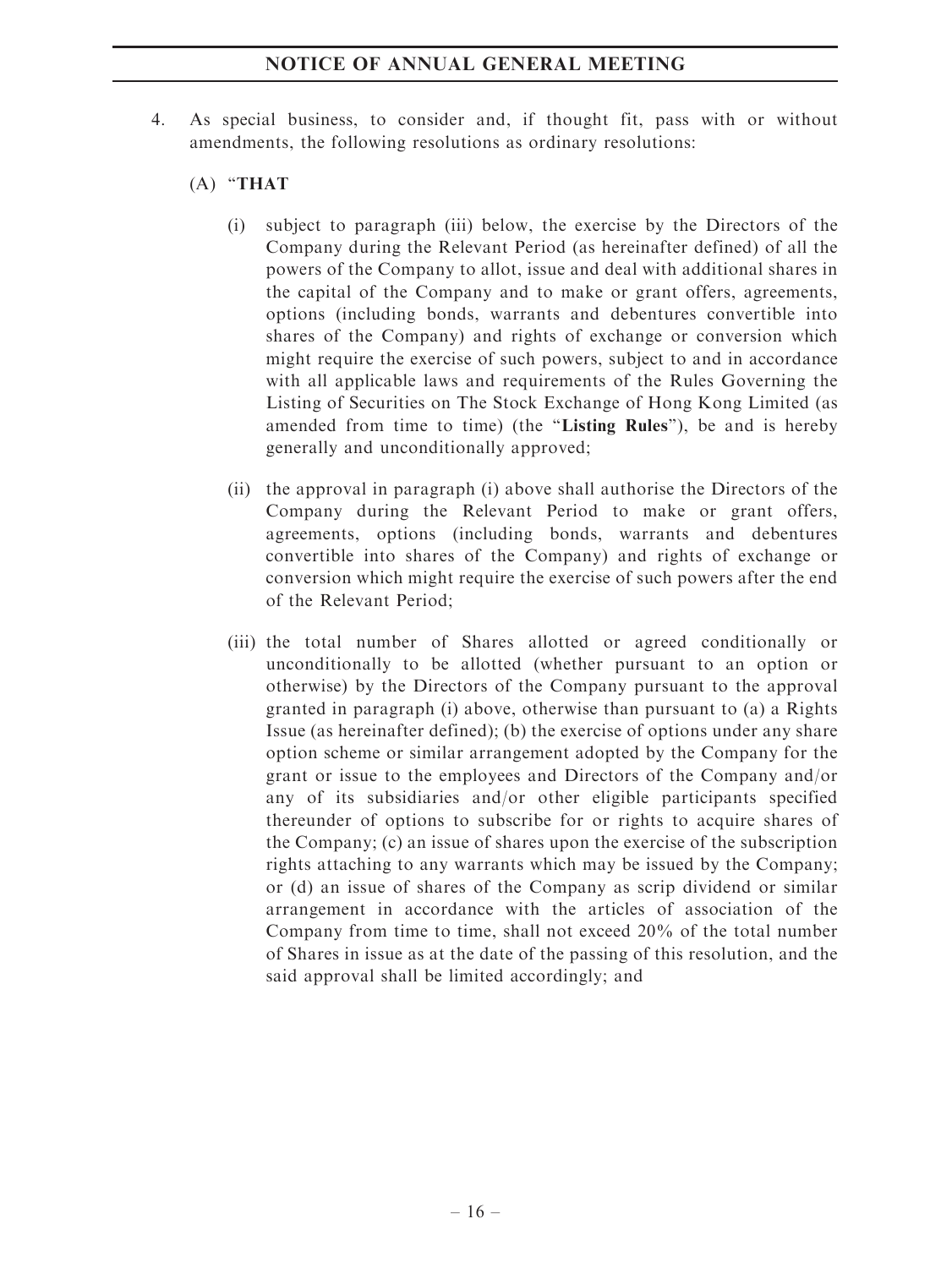(iv) for the purpose of this resolution:

"Relevant Period" means the period from the date of passing of this resolution until whichever is the earliest of:

- (a) the conclusion of the next annual general meeting of the Company;
- (b) the expiration of the period within which the next annual general meeting of the Company is required by the articles of association of the Company or any applicable laws to be held; and
- (c) the date on which the authority set out in this resolution is revoked or varied by an ordinary resolution of the shareholders of the Company in general meeting.

"Rights Issue" means an offer of shares, or offer or issue of warrants, options or other securities giving rights to subscribe for shares open for a period fixed by the Directors of the Company to holders of shares on the register of members of the Company on a fixed record date in proportion to their then holdings of such shares (subject to such exclusions or other arrangements as the Directors of the Company may deem necessary or expedient in relation to fractional entitlements or having regard to any legal restrictions under the laws of any relevant jurisdiction, or the requirements of any recognised regulatory body or any stock exchange, in any jurisdiction outside Hong Kong or any recognised regulatory body or any stock exchange outside Hong Kong).''

# $(B)$  "THAT

- (i) subject to paragraph (ii) below, the exercise by the Directors of the Company during the Relevant Period (as defined in paragraph (iii) below) of all powers of the Company to purchase or otherwise acquire shares in the capital of the Company on The Stock Exchange of Hong Kong Limited (the "Stock Exchange") or on any other stock exchange on which the shares of the Company may be listed and recognised by the Securities and Futures Commission of Hong Kong and the Stock Exchange for this purpose, subject to and in accordance with all applicable laws and the requirements of the Takeovers Code and the Listing Rules be and is hereby generally and unconditionally approved;
- (ii) the total number of Shares which are authorised to be purchased pursuant to the approval in paragraph (i) above shall not exceed 10% of the total number of Shares in issue as at the date of the passing of this resolution, and the said approval shall be limited accordingly; and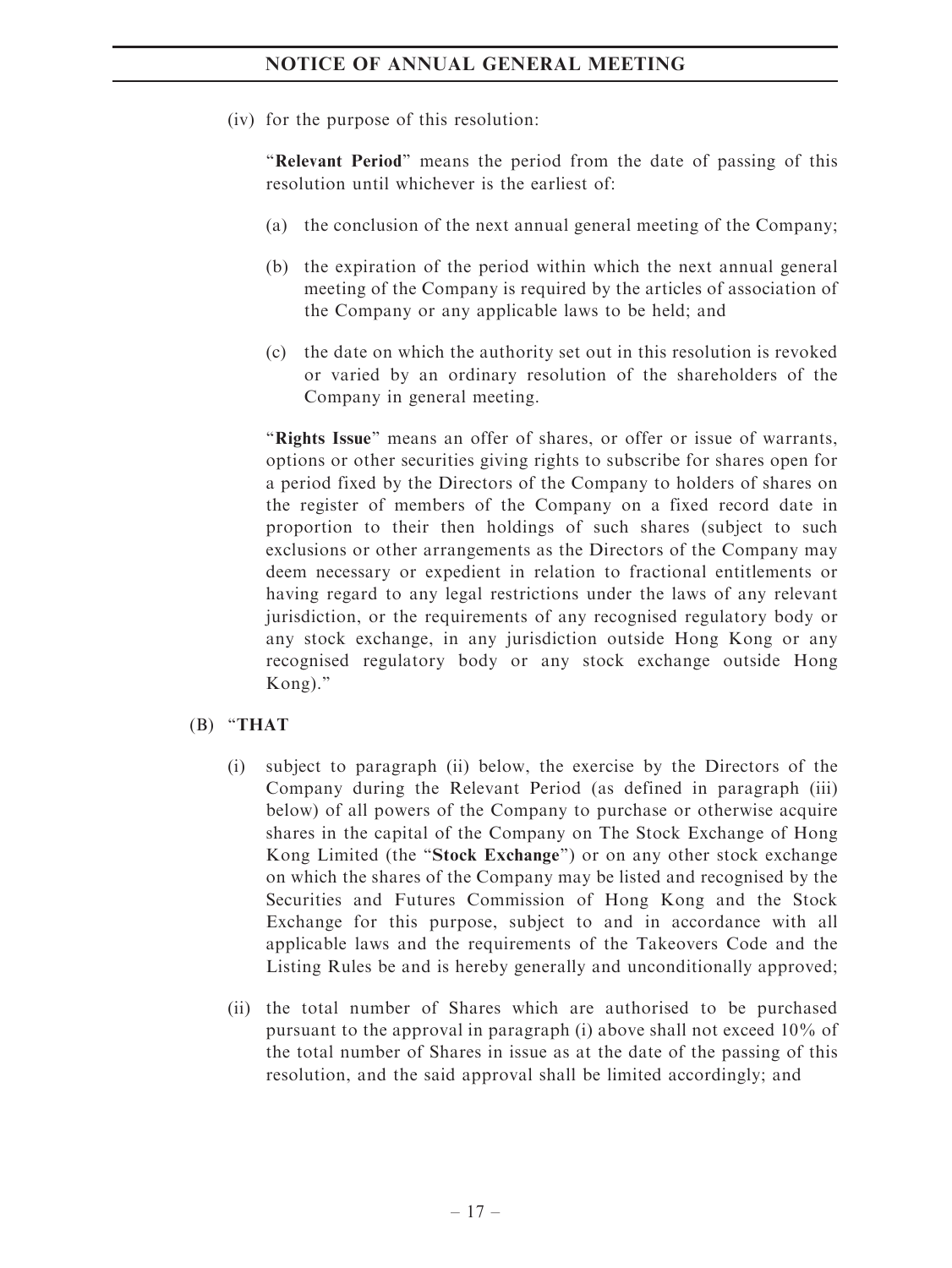(iii) for the purpose of this resolution:

"Relevant Period" means the period from the date of passing of this resolution until whichever is the earliest of:

- (a) the conclusion of the next annual general meeting of the Company;
- (b) the expiration of the period within which the next annual general meeting of the Company is required by the articles of association of the Company or any applicable laws to be held; and
- (c) the date on which the authority set out in this resolution is revoked or varied by an ordinary resolution of the Company in general meeting.''
- (C) ''THAT conditional upon the passing of the resolutions set out in paragraphs 4(A) and 4(B) of the notice convening this AGM, the general mandate granted to the Directors of the Company to exercise the powers of the Company to allot, issue and otherwise deal with shares of the Company pursuant to the resolution set out in paragraph 4(A) of the notice convening this AGM be and is hereby extended by the addition thereto an amount of shares representing the total number of Shares purchased or otherwise acquired by the Company pursuant to the authority granted to the Directors of the Company under the resolution set out in paragraph 4(B) above, provided that such amount shall not exceed 10% of the total number of the issued Shares as at the date of passing this resolution.''

# Notes:

- (a) For determining the shareholders who are entitled to attend and vote at the AGM, the register of members of the Company will be closed from Wednesday, 26 May 2021 to Monday, 31 May 2021 (both dates inclusive), during which period no transfer of shares in the Company will be effected. In order to qualify for the entitlement to attend and vote at the AGM, all properly completed transfer forms accompanied by the relevant share certificates must be lodged with the Company's Hong Kong branch share registrar, Computershare Hong Kong Investor Services Limited at Shops 1712–1716, 17th Floor, Hopewell Centre, 183 Queen's Road East, Wanchai, Hong Kong no later than 4: 30 p.m. on Tuesday, 25 May 2021.
- (b) Any shareholder of the Company entitled to attend and vote at the AGM is entitled to appoint one or more proxies to attend and vote on his behalf. A proxy need not be a shareholder of the Company. To be valid, a form of proxy in the prescribed form together with the power of attorney or other authority, if any, under which it is signed, or a notarially certified copy of such power or authority, must be deposited with the Company's Hong Kong branch share registrar, Computershare Hong Kong Investor Services Limited at 17M Floor, Hopewell Centre, 183 Queen's Road East, Wanchai, Hong Kong not less than 48 hours before the time fixed for holding the AGM or any adjourned meeting.